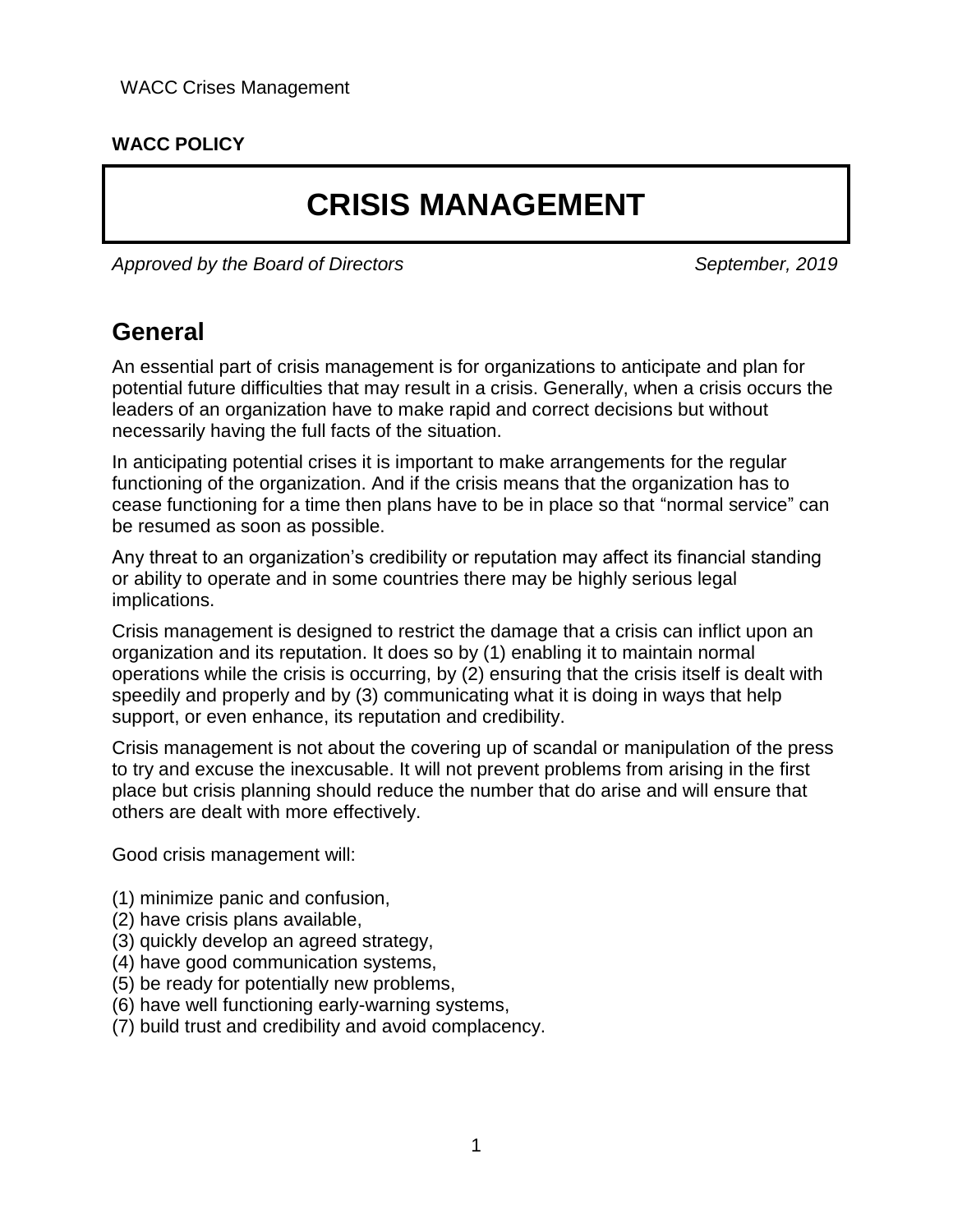# **The Crisis Plan**

A crisis plan is a formal set of procedures that enables participants in a crisis to take the minimum steps necessary to start taking control of the situation.

A crisis management plan should indicate, on the basis of risk assessment, the most likely scenarios that might lead to a crisis.

A good plan will contain clear instructions about what key people are expected to do and how essential tasks are to be undertaken.

The plan should contain a checklist of administrative actions to be taken in the immediate aftermath of being informed about a crisis.

A plan should also identify those key people (stakeholders) inside and outside the organization who might have a crucial effect on how a crisis unfolds.

Crisis plans need not be lengthy but they must be clear and updated regularly. It is important to rehearse the crisis plan in simulations of likely situations.

A Crisis Management Plan should:

- \* Indicate the most likely scenarios leading to a crisis
- Contain clear instructions for tasks and responsibilities
- Include a checklist of administrative actions
- \* Identify key people, both inside and outside the organization, who may have a crucial effect on how the crisis unfolds
- Be clear and regularly updated

## **Four key roles**

There are four key roles that must be present in any crisis management team:

First, *leadership*: have one clear leader. There is nothing worse than a situation in which a number of people are all trying (and failing) to exercise a leadership role.

Second, *expertise*: use the appropriate experts. The appropriate expertise needs to be assembled to give informed advice and help in relation to the specific crisis.

Third, *communications* expertise: A crisis is not a time to be struggling to find competent and credible people to deal with the media or other stakeholders.

Fourth, *support*: administrative backup. Ensure that the crisis team has the appropriate administrative backup and resources to carry out its task.

#### **The importance of record keeping**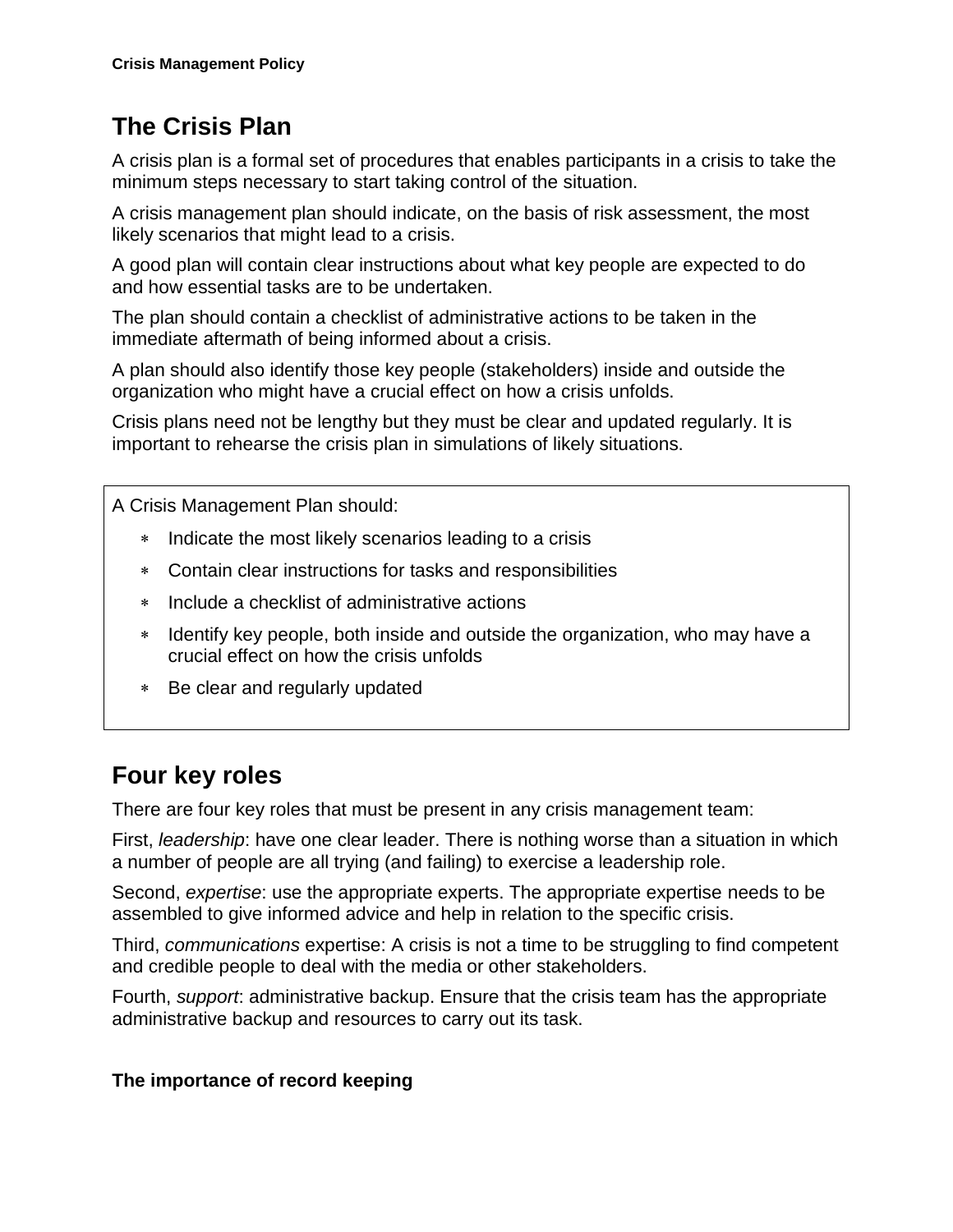Accurate and systematic record keeping is very important. Those dealing with crises must accept that all of their actions will probably come under close scrutiny (if not immediately, then certainly later) and that they have to act in ways that will be seen to be reasonable and appropriate. This means that in managing a crisis it is vital that decisions and actions are recorded so that the reasons why certain measures were taken can be easily ascertained and evaluated.

The Crisis Management Team is responsible for implementing the Crisis Plan properly. Four key roles must be present:

- 1. one clear leader
- 2. appropriate expertise
- 3. communications and
- 4. administrative backup

## **Communicating in a Crisis:**

#### **General Principles**

#### *Trust and credibility*

There are two key principles that govern the management of communication in a crisis. The first is that the organization's main goal is to win as much trust and credibility among all its publics as it can.

#### *Give reliable and accurate information*

The second major principle governing communications is that an organization should give reliable and accurate information. As far as possible, bearing in mind legal constraints etc, all available information should be disclosed. It is also important to be honest about what is 'not known' but be willing to disclose more as it becomes available.

#### *Put people first*

It is also vitally important that communication puts people first. The tone and style of the message has to be appropriate to the seriousness of the situation.

### **Practical Procedures**

Those dealing with crisis communications have to be involved in all levels of crisis management because they will need to know all that is going on in order to do their job properly.

*Collate and write down what is known as fact*

*Keep an accurate log of media contacts and requests for information and the responses.*